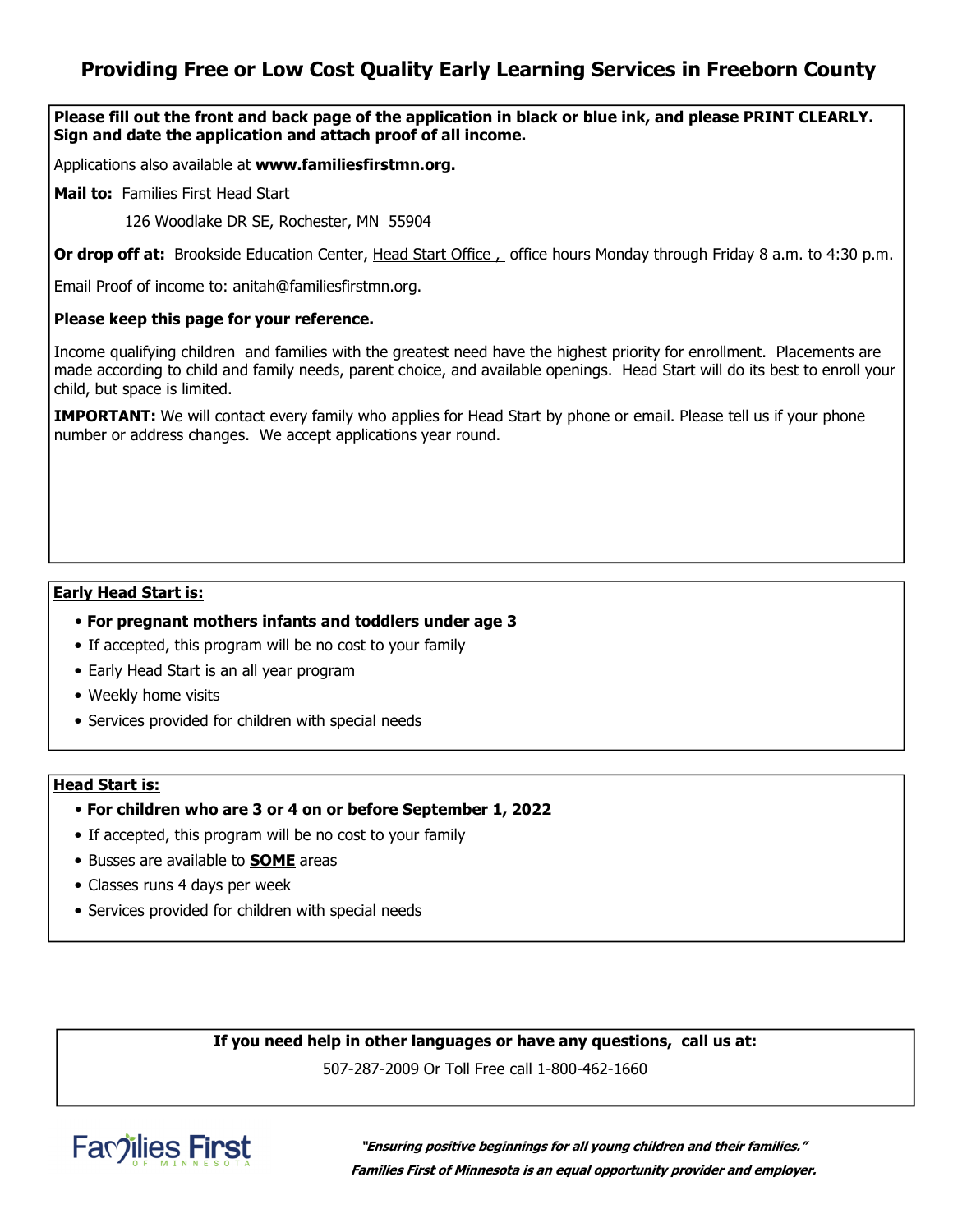# **DATA PRIVACY RIGHTS OF APPLICANTS OF FAMILIES FIRST OF MINNESOTA, INC. EARLY HEAD START AND HEAD START**

## **RIGHT TO KEEP INFORMATION ABOUT YOU PRIVATE (DATA PRIVACY)**

Most of the information we collect about you will be classified as private. That means you and the agency collecting the data can see it; others cannot. Occasionally, statistics and other anonymous data will be taken from the information we collect about you or your family. This is public and open to anyone, but it will not identify you in any way.

In a few cases, information we collect is classified confidential. Confidential data is not open to anyone (not even you) except the government agencies that need it. Data in this category deals with civil or criminal investigation, some medical data, and the names of persons who report child or vulnerable adult abuse.

## Purpose of Information

The information you are asked to provide will be used to determine program eligibility, to coordinate services between programs, to verify program services being provided, and to provide us with a mailing list. This list will be used to update you on upcoming programs and program changes and to inform you of eligibility for programs within Families First of Minnesota. Only Head Start or School Readiness Families First staff and funding source employees whose jobs require access to this information, as well as Federal or State Auditors, may have access to your information.

## **RIGHT TO ACCESS YOUR RECORDS**

Access by you. You can see all public and private records about yourself and your children. To see your file, call Families First of Minnesota during agency hours and make a request to review your files within five working days by contacting the program from which you are receiving service. Review will take place on site during working hours.

Access by agency. Employees of this agency will have access to information about you any time their work requires it. By law, some other government and contractor agencies will also have access to certain information about you if they provide a service to you or if they provide a service to this agency that affects you and requires access to your records. They may include school districts, public health, social services and financial assistance.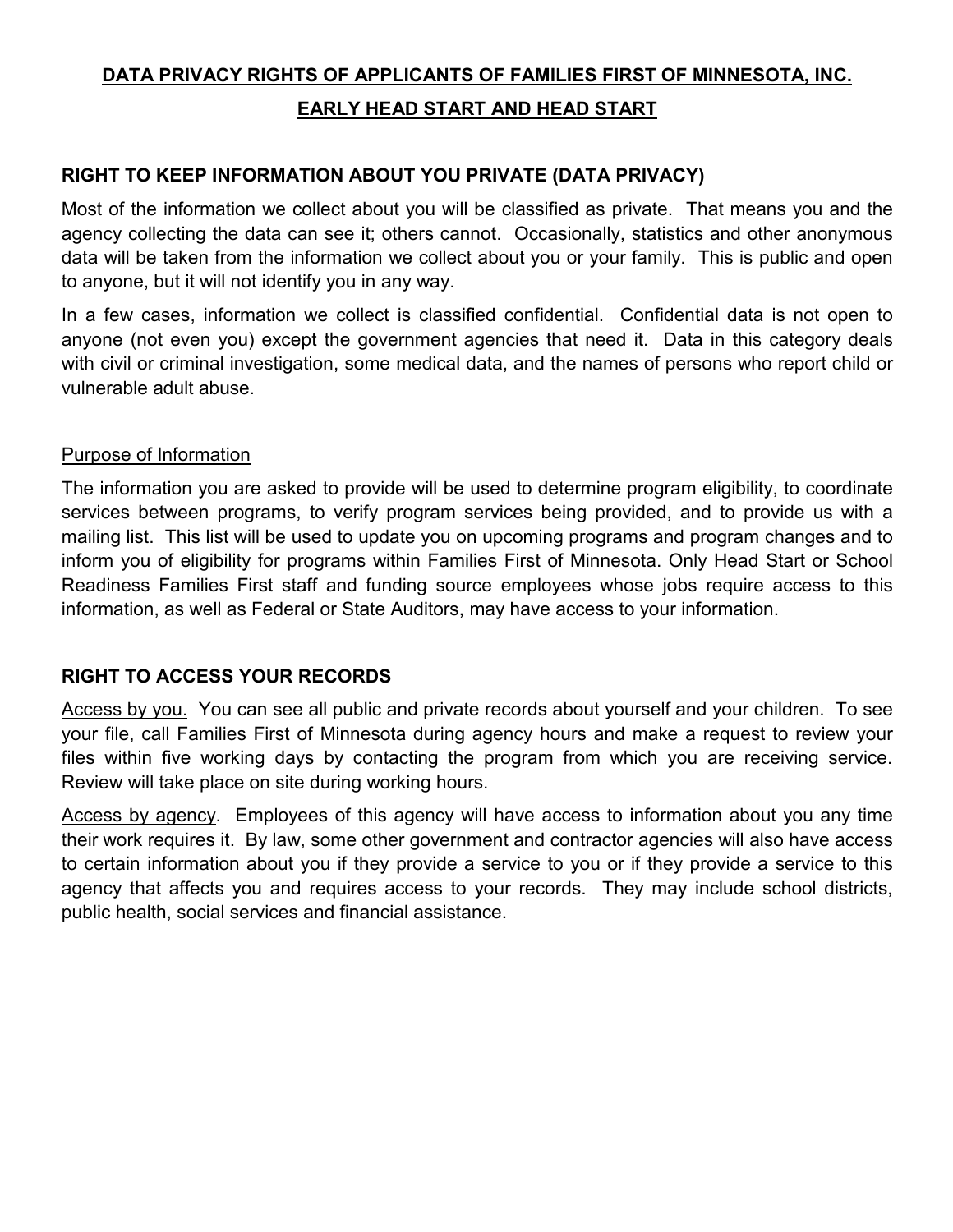#### **FAMILIES FIRST OF MINNESOTA** • **Application for Early Head Start, Head Start**

126 Woodlake DR SE, Rochester, MN 55904 • Phone (507) 287-2009 • 1 (800) 462-1660 • Fax (507) 287-2411

*PLEASE FILL OUT FRONT AND BACK OF THE APPLICATION; SIGN AND DATE***.** *PLEASE PRINT CLEARLY.* **If you need help, please call.**

| <b>Home Address for Family</b>                                                                                                                                                                                                      |                                                            | City              |  |                                                                   | State Zip Code                                                                                                                                                      | Parent/Guardian 1 Phone Number                                                                     |                                            |            |                                           |  |  |  |  |
|-------------------------------------------------------------------------------------------------------------------------------------------------------------------------------------------------------------------------------------|------------------------------------------------------------|-------------------|--|-------------------------------------------------------------------|---------------------------------------------------------------------------------------------------------------------------------------------------------------------|----------------------------------------------------------------------------------------------------|--------------------------------------------|------------|-------------------------------------------|--|--|--|--|
| Mailing Address if different than home address                                                                                                                                                                                      |                                                            |                   |  |                                                                   |                                                                                                                                                                     |                                                                                                    | Parent/Guardian 2 Phone Number             |            |                                           |  |  |  |  |
| Name of Person if we cannot contact you:                                                                                                                                                                                            |                                                            |                   |  |                                                                   |                                                                                                                                                                     |                                                                                                    | Your Email Address (please print clearly): |            |                                           |  |  |  |  |
| <b>Phone Number:</b> The contract of the contract of the contract of the contract of the contract of the contract of the contract of the contract of the contract of the contract of the contract of the contract of the contract o |                                                            |                   |  |                                                                   |                                                                                                                                                                     |                                                                                                    |                                            |            |                                           |  |  |  |  |
| Do you speak English? $\Box$ Yes $\Box$ No                                                                                                                                                                                          |                                                            |                   |  |                                                                   | Language spoken at home ______________<br>Can you drive your child to and from school                                                                               |                                                                                                    |                                            |            |                                           |  |  |  |  |
| How well? None Little Average Very Well Do you need an interpreter? □ Yes □ No                                                                                                                                                      |                                                            |                   |  |                                                                   |                                                                                                                                                                     | if a bus is not available? $\Box$ Yes $\Box$ No                                                    |                                            |            |                                           |  |  |  |  |
| Number of People living in your Home                                                                                                                                                                                                |                                                            |                   |  |                                                                   |                                                                                                                                                                     |                                                                                                    |                                            |            |                                           |  |  |  |  |
| Number of People in your Family ______<br>Do you want to apply for Early Head Start Services as a pregnant mother? $\Box$ Yes $\Box$ No                                                                                             |                                                            |                   |  |                                                                   |                                                                                                                                                                     |                                                                                                    |                                            |            |                                           |  |  |  |  |
| <b>Marital Status (choose one):</b> $\Box$ Married $\Box$ Married but living apart<br>$\Box$ Divorced $\Box$ Widowed $\Box$ Single Living with Partner $\Box$ Single                                                                |                                                            |                   |  |                                                                   |                                                                                                                                                                     | Type of medical insurance for each applicant:<br>□Blue Plus □Ucare □None □Other __________________ |                                            |            |                                           |  |  |  |  |
| Parent/Guardian 1 - Employment status: (Check all that apply)<br>$\Box$ Full Time<br>$\square$ Part Time<br>□ Seasonal/On-Call<br>Name of employer(s) Date Started:                                                                 |                                                            |                   |  |                                                                   | Parent/Guardian 2 - Employment status: (Check all that apply)<br>$\Box$ Full Time<br>$\square$ Part Time<br>□ Seasonal/On-Call<br>Name of employer(s) Date Started: |                                                                                                    |                                            |            |                                           |  |  |  |  |
| $\Box$ Retired/Disabled $\Box$ Training or School $\Box$ Military                                                                                                                                                                   |                                                            |                   |  | $\Box$ Retired/Disabled $\Box$ Training or School $\Box$ Military |                                                                                                                                                                     |                                                                                                    |                                            |            |                                           |  |  |  |  |
| Parent/Guardian 1 - Highest level of Education:<br>Parent/Guardian 2 - Highest level of Education:                                                                                                                                  |                                                            |                   |  |                                                                   |                                                                                                                                                                     |                                                                                                    |                                            |            |                                           |  |  |  |  |
| □ High School Diploma/GED □ Associates<br>$\Box$ Bachelors<br>□ High School Diploma/GED<br>$\Box$ Bachelors<br>□ Associates                                                                                                         |                                                            |                   |  |                                                                   |                                                                                                                                                                     |                                                                                                    |                                            |            |                                           |  |  |  |  |
| □ No Education □ Completed Grade _______ □ Masters or higher<br>□ No Education □ Completed Grade ______<br>$\Box$ Masters or higher                                                                                                 |                                                            |                   |  |                                                                   |                                                                                                                                                                     |                                                                                                    |                                            |            |                                           |  |  |  |  |
| Fill out all information for EACH person living in your home. Please print clearly. CIRCLE the program each applicant is                                                                                                            |                                                            |                   |  |                                                                   |                                                                                                                                                                     |                                                                                                    |                                            |            |                                           |  |  |  |  |
| applying for. Programs you can apply for: EHS = Early Head Start (for pregnant mothers and children under age 3)<br>$HS = Head Start$                                                                                               | (HS is for children age 3 or 4 on or before Sept. 1, 2022) |                   |  |                                                                   |                                                                                                                                                                     |                                                                                                    |                                            |            |                                           |  |  |  |  |
|                                                                                                                                                                                                                                     |                                                            |                   |  |                                                                   | <b>RACE</b>                                                                                                                                                         | <b>ETHNICITY</b>                                                                                   |                                            |            | Applicants only-                          |  |  |  |  |
| <b>FIRST NAME</b>                                                                                                                                                                                                                   | <b>LAST NAME</b>                                           | <b>BIRTH DATE</b> |  | <b>SEX</b>                                                        | (use code<br>below)                                                                                                                                                 | (Circle ONE)                                                                                       | <b>RELATIONSHIP TO APPLICANT(S)</b>        |            | circle ALL<br>program(s)<br>applying for: |  |  |  |  |
| Parent/Guardian 1 from above (If<br>living in home)                                                                                                                                                                                 |                                                            |                   |  | M F                                                               |                                                                                                                                                                     | Hispanic<br>Non Hispanic                                                                           |                                            |            |                                           |  |  |  |  |
| Parent/Guardian 2 from above (If<br>living in home)                                                                                                                                                                                 |                                                            |                   |  | M F                                                               |                                                                                                                                                                     | Hispanic<br>Non Hispanic                                                                           |                                            |            |                                           |  |  |  |  |
| 3.                                                                                                                                                                                                                                  |                                                            |                   |  | M F                                                               |                                                                                                                                                                     | Hispanic<br>Non Hispanic                                                                           |                                            | <b>EHS</b> | <b>HS</b>                                 |  |  |  |  |
| 4.                                                                                                                                                                                                                                  |                                                            | $\prime$          |  | M F                                                               |                                                                                                                                                                     | Hispanic<br>Non Hispanic                                                                           |                                            | <b>EHS</b> | <b>HS</b>                                 |  |  |  |  |
| 5.                                                                                                                                                                                                                                  |                                                            | $\prime$          |  | MF                                                                |                                                                                                                                                                     | Hispanic<br>Non Hispanic                                                                           |                                            | <b>EHS</b> | <b>HS</b>                                 |  |  |  |  |
| 6.                                                                                                                                                                                                                                  |                                                            |                   |  | M F                                                               |                                                                                                                                                                     | Hispanic<br>Non Hispanic                                                                           |                                            | <b>EHS</b> | HS                                        |  |  |  |  |
| 7.                                                                                                                                                                                                                                  |                                                            |                   |  | M F                                                               |                                                                                                                                                                     | Hispanic<br>Non Hispanic                                                                           |                                            | <b>EHS</b> | <b>HS</b>                                 |  |  |  |  |
| 8.                                                                                                                                                                                                                                  |                                                            |                   |  | M F                                                               |                                                                                                                                                                     | Hispanic<br>Non Hispanic                                                                           |                                            | <b>EHS</b> | HS                                        |  |  |  |  |
| ENTER CODE FOR RACE:<br>NA/AN= American Indian / Alaska Native A = Asian B = Black or African American NH/PI = Native Hawaiian / Other Pacific Islander W= White<br>$M = Multi$ -racial                                             |                                                            |                   |  |                                                                   |                                                                                                                                                                     |                                                                                                    |                                            |            |                                           |  |  |  |  |